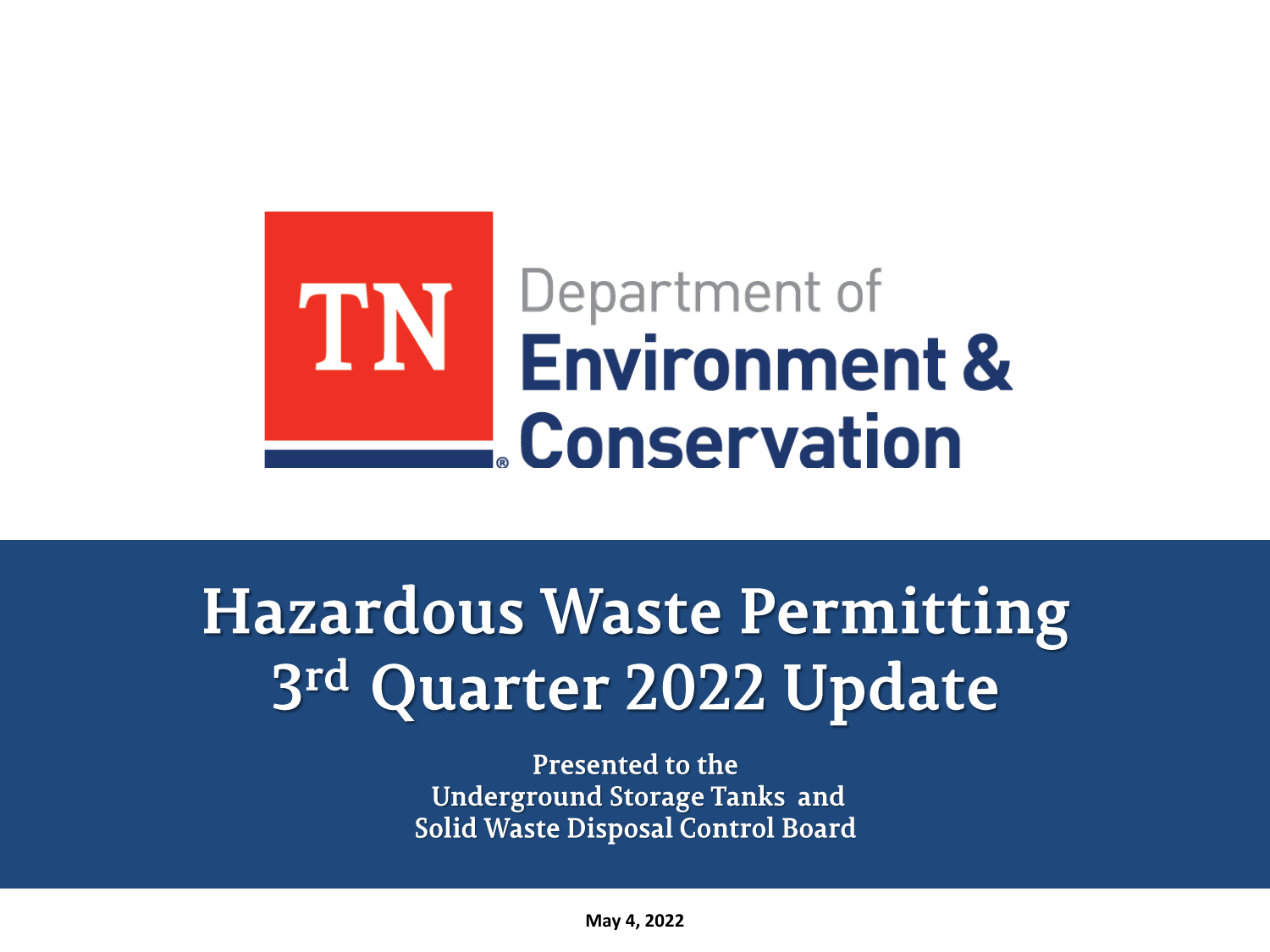# Introduction

Tennessee statute requires a quarterly update on the **timeliness** of permit processing by the Division of Solid Waste Management (DSWM) to be provided to the Board. This report is for the State's Third Quarter, January 1, 2022 – March 31, 2022.

Tennessee regulations specify **time limits** for applications:

- Completeness reviews/determinations
- Approval or denial (Class 2 modifications and new commercial applications)
- For the following:
	- Part B permit applications
	- Class 1 and  $11$  permit modifications
	- Class 2 permit modifications
	- Class 3 permit modifications
- TDEC issues Notice of Deficiencies/Comments if submittal is incomplete

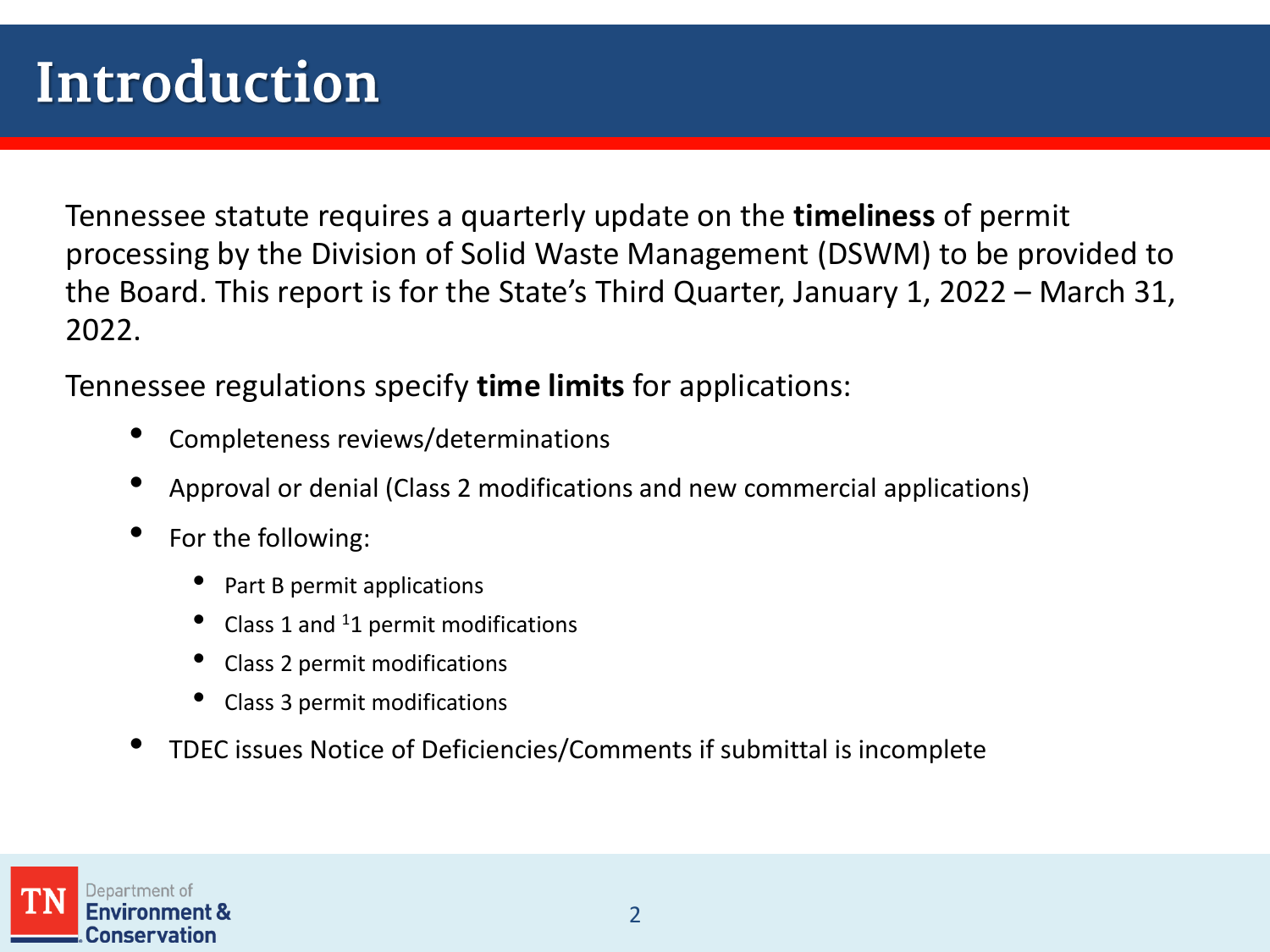### **Part B Permit Application Reviews**

|                | <b>PART B APPLICATIONS</b>                    | <b>RECEIVED</b> | <b>180-DAY</b><br><b>INITIAL</b><br><b>REVIEW</b><br><b>REQUIRED BY</b><br><b>REGULATION</b> | <b>NOTICE OF</b><br><b>DEFICIENCY/</b><br><b>REVIEWED</b><br><b>BY</b> | <b>RESPONSES</b><br><b>DUE BY</b><br><b>APPLICANT</b> | <b>DETERMINED</b><br><b>COMPLETE</b> |
|----------------|-----------------------------------------------|-----------------|----------------------------------------------------------------------------------------------|------------------------------------------------------------------------|-------------------------------------------------------|--------------------------------------|
| $\mathbf{1}$ . | <b>YKK Snap Fasteners of</b><br>America, Inc. | 3/31/22         | 9/27/22                                                                                      |                                                                        |                                                       |                                      |

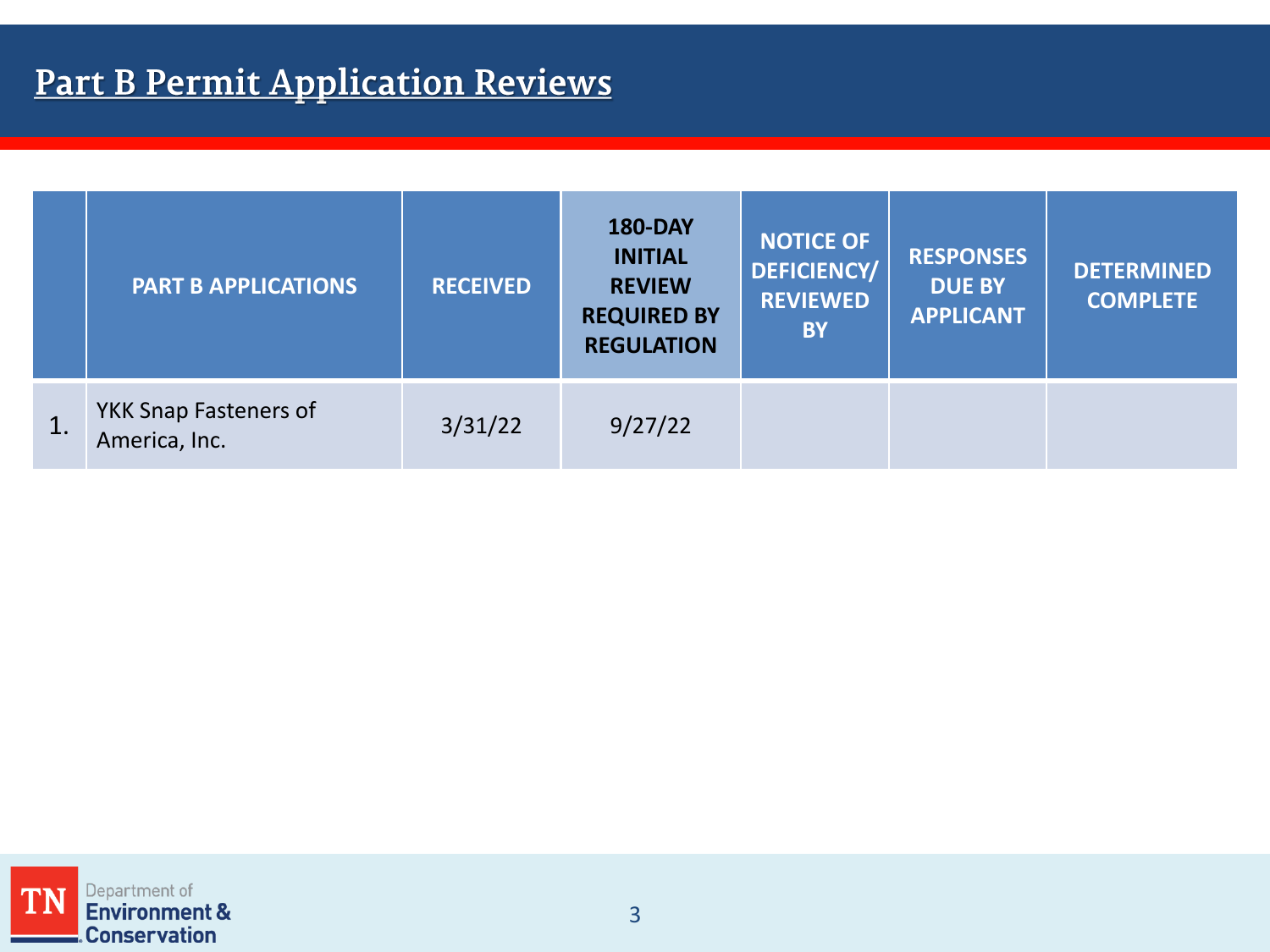### **Modification Application Reviews**

|                                                                                                                      | <b>CLASS 1 &amp; 11</b><br><b>MODIFICATIONS</b>           | <b>RECEIVED</b> | <b>60-DAY REVIEW</b><br><b>REQUIRED BY</b><br><b>REGULATION</b> | <b>REVIEWED BY</b> | <b>NOTICE OF</b><br><b>DEFICIENCY/</b><br><b>COMMENTS</b> | <b>ISSUED</b> |
|----------------------------------------------------------------------------------------------------------------------|-----------------------------------------------------------|-----------------|-----------------------------------------------------------------|--------------------|-----------------------------------------------------------|---------------|
| 1.                                                                                                                   | <b>Rohm and Haas</b><br>(TNHW-174)<br><b>Tank Closure</b> | 3/3/22          | 5/2/22                                                          |                    |                                                           |               |
| Can include correcting minor errors in the permit, upgrading plans and records maintained, or routine changes to the |                                                           |                 |                                                                 |                    |                                                           |               |

facility or its operation.

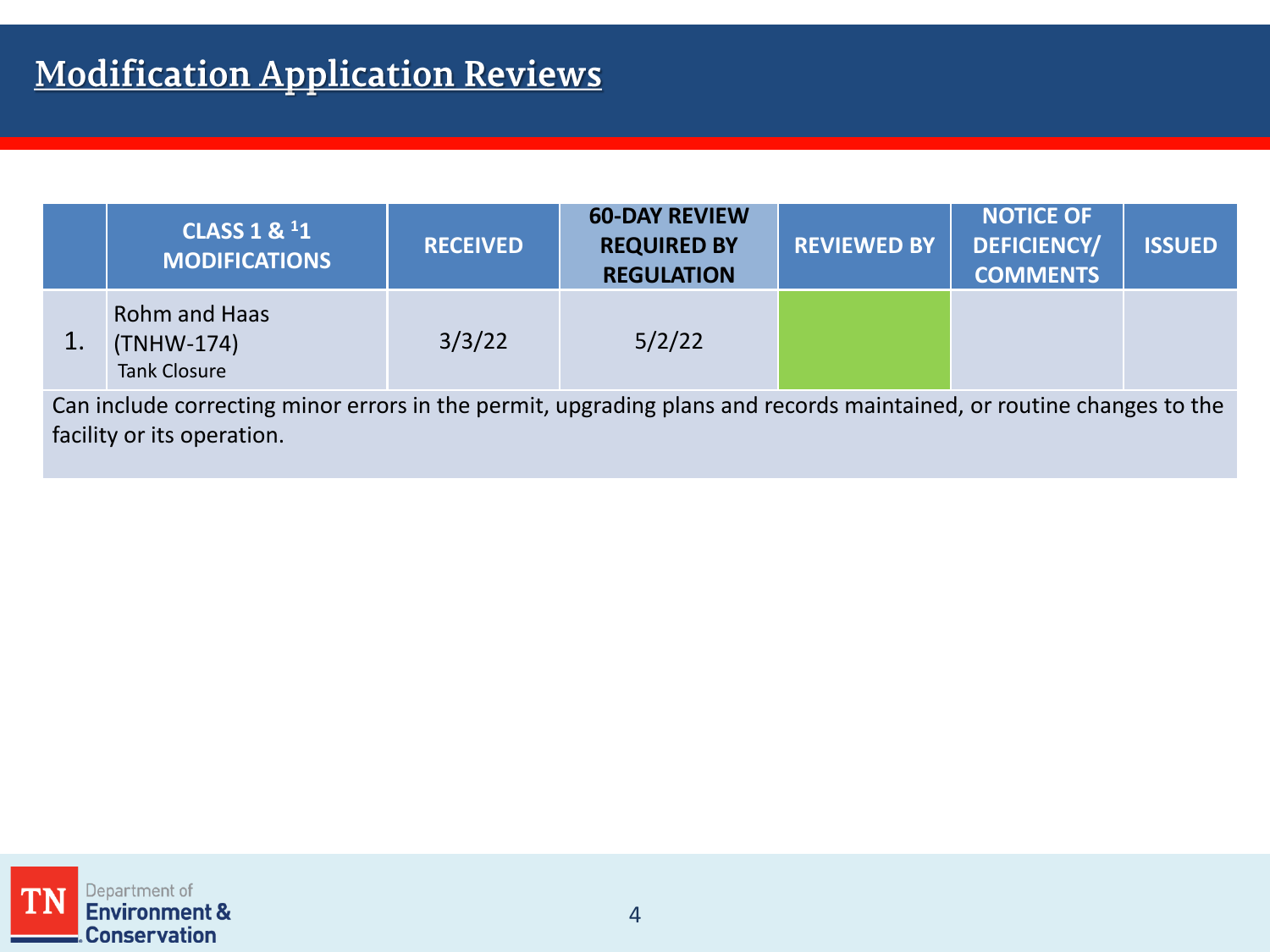#### **Modification Application Reviews**

|    | <b>CLASS 2 MODIFICATION</b>               | <b>RECEIVED</b> | <b>NOTICE OF</b><br><b>DEFICIENCY/</b><br><b>COMMENTS</b> | <b>PUBLIC NOTICE</b><br><b>DOCUMENTATION/</b><br><b>REVISIONS</b><br><b>RECEIVED</b> | <b>90-DAY</b><br><b>APPROVAL/</b><br><b>DENIAL</b><br><b>REQUIRED BY</b><br><b>REGULATION</b> | <b>ISSUED</b> |
|----|-------------------------------------------|-----------------|-----------------------------------------------------------|--------------------------------------------------------------------------------------|-----------------------------------------------------------------------------------------------|---------------|
| 1. | <b>Ashland Knoxville</b><br>$(TNHW-146))$ | 12/22/21        | 3/21/22                                                   | 1/22/22                                                                              | 3/22/22                                                                                       |               |
| 2. | Covoro (formerly Chemours)<br>(TNHW-182)  | 1/24/22         | 3/24/22                                                   | 3/28/22                                                                              | 4/24/22                                                                                       |               |
| 3. | Befesa (formerly AZR)<br>(TNHW-177)       | 3/1/22          | 4/11/22                                                   | 3/8/22                                                                               | 5/29/22                                                                                       |               |

Can include up to 25% increase in capacity, new wastes not requiring new waste management practices, or improvement of design of units or management practices.

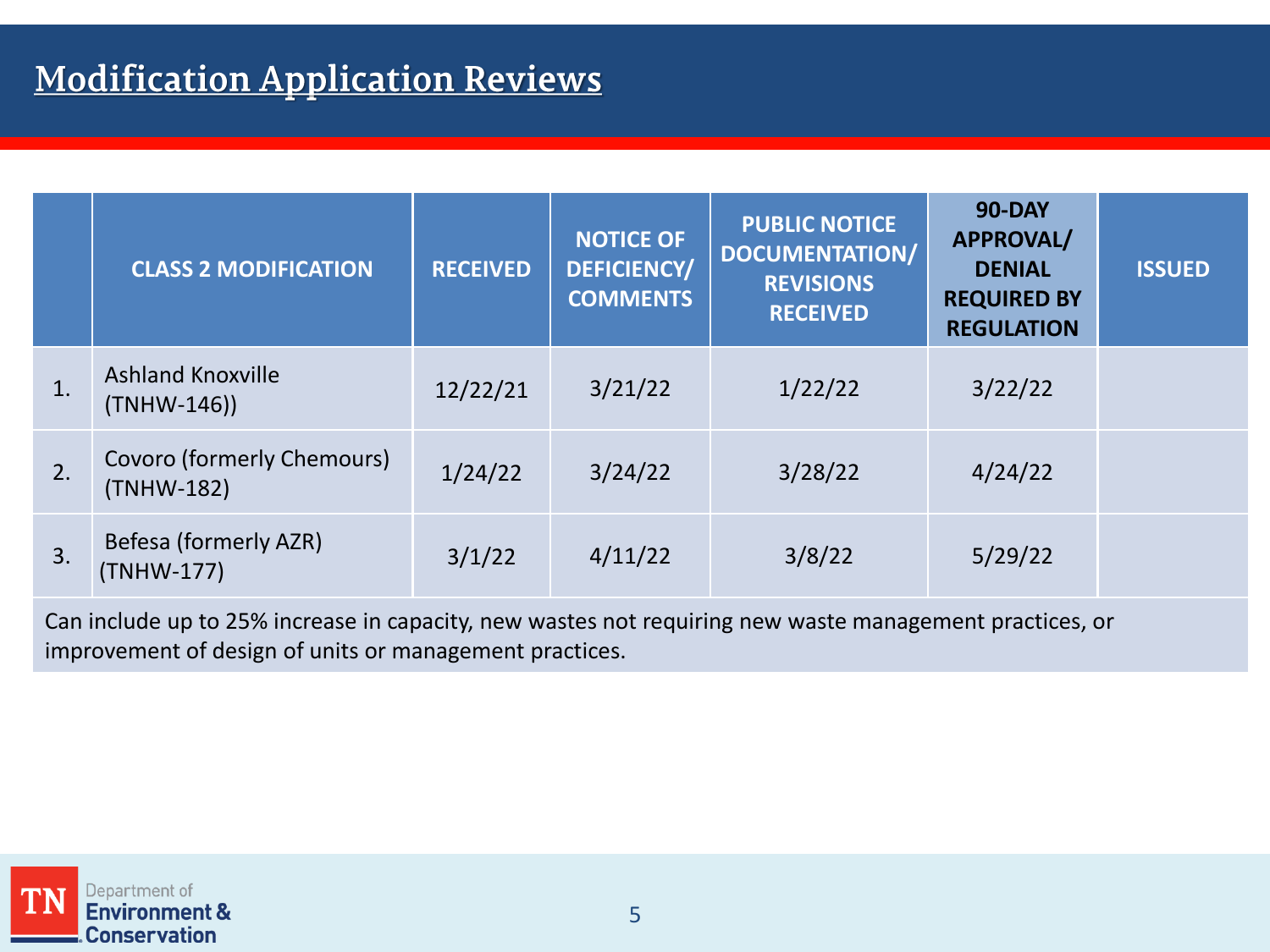#### **Modification Application Reviews**

|    | <b>CLASS 3</b><br><b>MODIFICATIONS</b>                                | <b>RECEIVED</b> | <b>180-DAY</b><br><b>REVIEW</b><br><b>REQUIRED</b><br><b>BY</b><br><b>REGULATION</b> | <b>REVIEWED</b><br><b>BY</b> | <b>NOTICE OF</b><br><b>DEFICIENCY/</b><br><b>COMMENTS</b> | <b>COMPLETE</b> | <b>DRAFT TO</b><br><b>PUBLIC</b><br><b>NOTICE</b><br><b>(45 DAYS)</b> |
|----|-----------------------------------------------------------------------|-----------------|--------------------------------------------------------------------------------------|------------------------------|-----------------------------------------------------------|-----------------|-----------------------------------------------------------------------|
| 1. | <b>Arnold Engineering</b><br>and Development<br>Complex<br>(TNHW-179) | 10/28/21        | 4/26/22                                                                              | 4/13/22                      | 4/13/22                                                   |                 |                                                                       |

Can include increases >25% in capacity, new wastes that require changes in unit design or management practices, substantial changes to liner and leachate collection/detection systems, or substantial changes to groundwater monitoring systems or incinerator operating conditions.